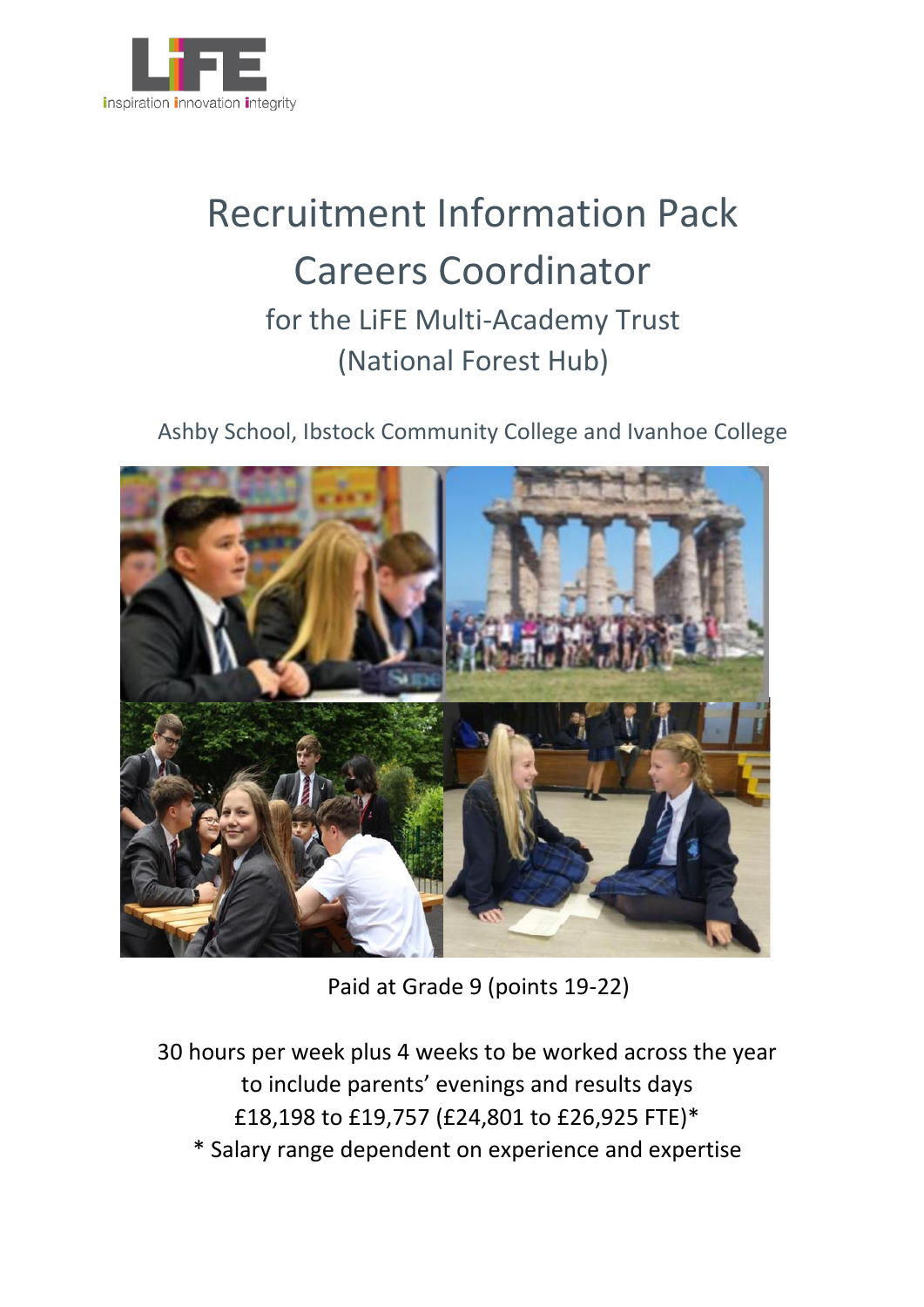

## **Vision:**

We have a compelling desire to provide high quality, personalised and rounded education for everyone, right in the heart of our local community. We believe that that no school can be deemed successful unless all those around it are also successful, popular and flourishing. Hence, we believe that dynamic, mutually accountable collaboration and challenge between local schools as members of the LiFE MAT is the cornerstone of our future success.

Each school is seen as a leader of and vital to its local community; each school is regarded as fundamental to the identity of its surrounding community

### **Values:**

- Ensuring that every student achieves positive, life changing outcomes performance inside school and in the wider world
- Providing a whole education: academic excellence co-existing with an exceptional commitment to activity beyond
- The relentless pursuit of excellence by; expecting this of every person, every day; recognising and celebrating behaviours that lead to great progress and promoting and celebrating elite
- Ensuring that all students and staff feel known, appreciated and supported
- Valuing the diversity and qualities of our staff and students
- Committing whole-heartedly to collaboration within, between and beyond our academies

The LiFE Multi Academy Trust consists of two hubs. Bosworth Academy, Braunstone Frith Primary School, Countesthorpe Academy, Kingsway Primary School, and The Winstanley School in the Leicester Forest Hub. Ashby School, Ivanhoe College, and Ibstock Community College make up the National Forest Hub.





A Specialist Technology Academy

A Journey to Excellence

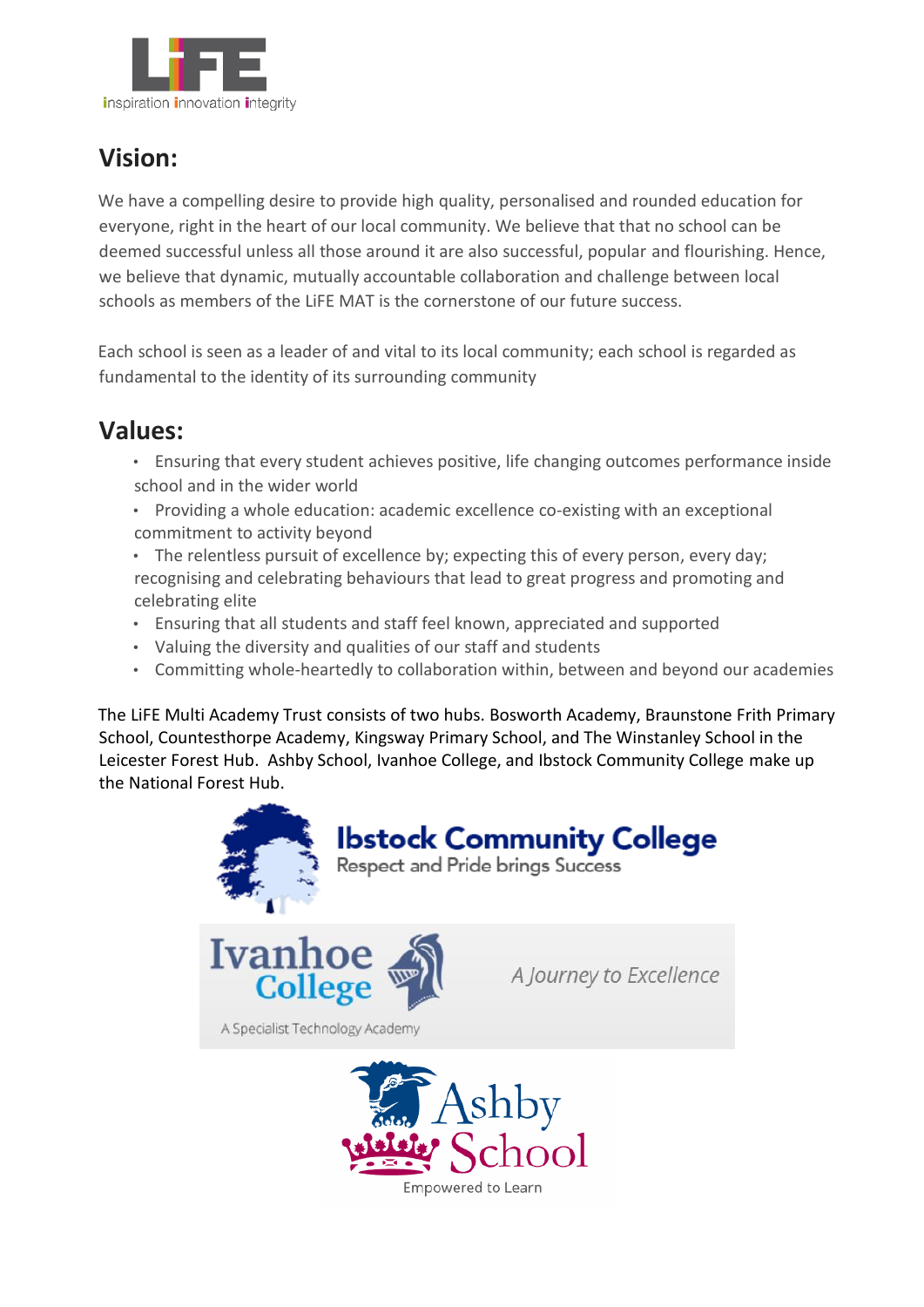

#### Our Offer to staff in the LiFE Multi Academy Trust and our schools 'We believe in getting the right people, getting them to work together and getting them to stay'

| Strategy                                   | Description                                                                                                                                                                                                                                                                                                                                                                                                                                                                                                                                                                                                                                                                                                                                                                                                                                                                                                                                                                                                                                             |  |
|--------------------------------------------|---------------------------------------------------------------------------------------------------------------------------------------------------------------------------------------------------------------------------------------------------------------------------------------------------------------------------------------------------------------------------------------------------------------------------------------------------------------------------------------------------------------------------------------------------------------------------------------------------------------------------------------------------------------------------------------------------------------------------------------------------------------------------------------------------------------------------------------------------------------------------------------------------------------------------------------------------------------------------------------------------------------------------------------------------------|--|
| Putting your trust in<br>our Trust         | We believe in your development. Everything we do is about creating a team of<br>committed professionals who share our ambition for young people. If you believe in<br>this too, we are committed to providing an exciting, enjoyable and rewarding working<br>environment.                                                                                                                                                                                                                                                                                                                                                                                                                                                                                                                                                                                                                                                                                                                                                                              |  |
| Coaching                                   | Coaching is integral to our success. We support colleagues through coaching; enabling<br>deep reflection, which has allowed us to build a bold, creative and aspirational culture,<br>where collaboration with peers and new approaches to practice are encouraged.                                                                                                                                                                                                                                                                                                                                                                                                                                                                                                                                                                                                                                                                                                                                                                                     |  |
| Personal<br>Improvement Plan               | We encourage our staff to identify aspirational targets through our 'Personal<br>Improvement Plan' (PIP) process. With your coach, you will look to make significant<br>progress in a critical area of your practice; we believe in valuing the process of<br>improvement not pass or fail numerical targets.                                                                                                                                                                                                                                                                                                                                                                                                                                                                                                                                                                                                                                                                                                                                           |  |
| <b>Health and Wellbeing</b><br>Strategies  | Having happy and healthy staff is key to a successful organisation.<br>The Trust is committed to:<br>providing employees with a safe, healthy and supportive environment<br>recognising that the health and wellbeing of our employees is important<br>$\bullet$<br>providing a supportive workplace culture where individuals healthy lifestyle choices<br>are valued and encouraged<br>We are committed to supporting colleagues to overcome the stigma and discrimination of<br>mental health issues within the work place. To show our commitment to this we have<br>publicly signed up to 'Mindful Employer' and the 'Charter for Employers who are Positive<br>about Mental Health'.<br>We believe it is important that we are role models to our students of how to be a<br>healthy adult. We actively promote the importance of a work life balance, offering<br>support to staff on managing stress and workload, as well as a physical activity<br>programme. Access to coaching, counselling and supervision is also available to all staff. |  |
| <b>Equality and Equal</b><br>Opportunities | Our Trust and its schools are committed to ensuring equality of opportunity in line with<br>the Equality Act 2010. The Trust seeks to reduce disadvantages, discrimination and<br>inequalities of opportunity, and promote diversity in terms of its students, workforce<br>and our wider communities we serve.                                                                                                                                                                                                                                                                                                                                                                                                                                                                                                                                                                                                                                                                                                                                         |  |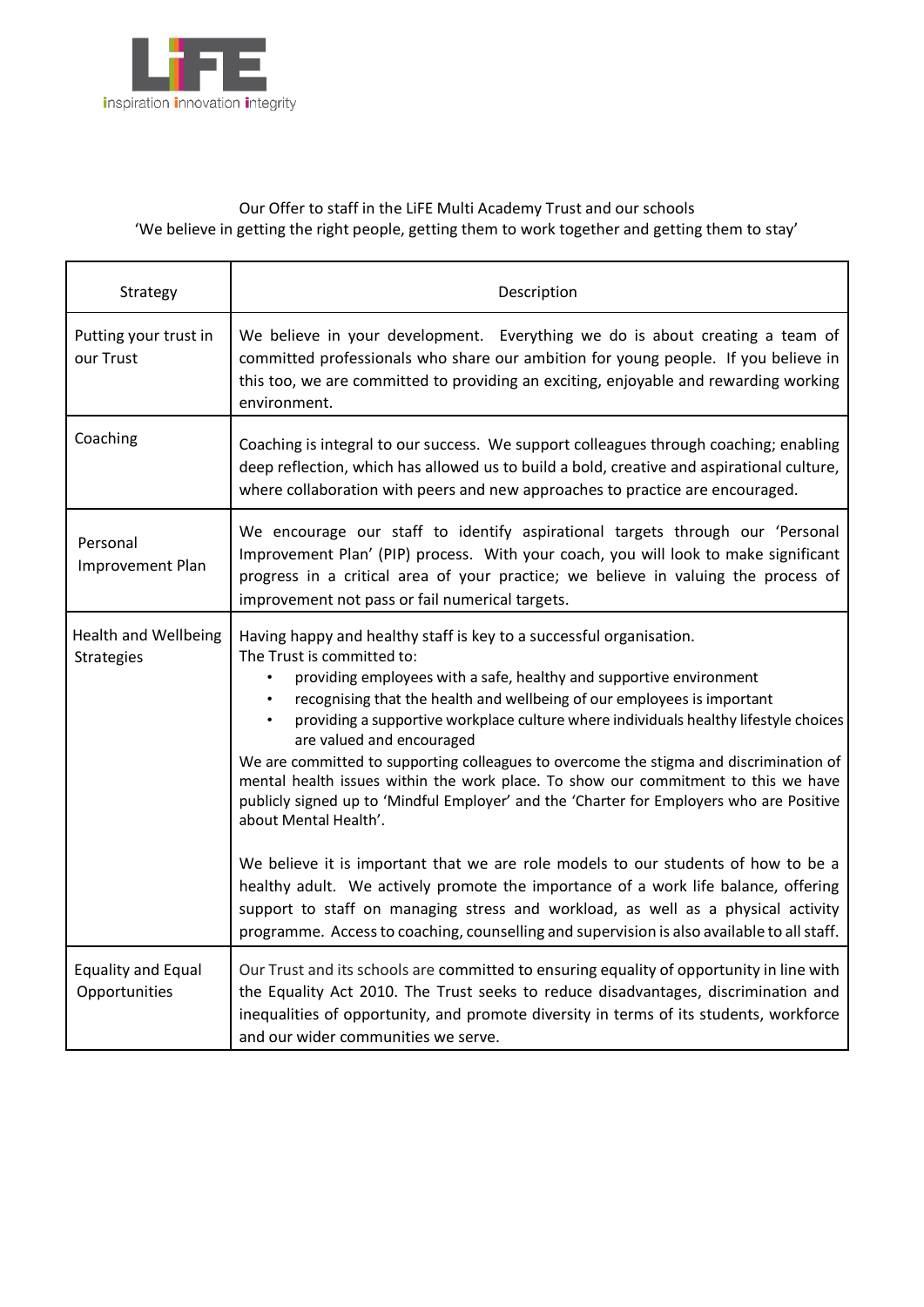

### **LiFE Multi Academy Trust Careers Coordinator/Careers Adviser**

- **Job purpose:** To lead Careers and Working Experience administration across the MAT
- **Responsible to:** MAT Senior Leader responsible for in School Leader for Careers and Work Experience

#### **Functional relationships:**

- MAT Senior Leader responsible for Careers and Work Experience
- Senior Leadership Team in each MAT school Specifically Careers and Working Experience
- Careers and Working Experience Lead in each school
- Team Leaders and teachers in 'each school'.
- Departmental Support Assistants in 'each school'

**Grade and Salary:** Grade 9 (scale point 19 to 22)

30 hours per week for 42 weeks per year – actual working hours will be agreed in line with school requirements (3 weeks will be worked across the year i.e. parents' evenings, results days)

**The activities and responsibilities listed below are examples of the type of tasks that are expected of the post holder. These may vary over a period of time and are not exhaustive.**

#### **Main duties & responsibilities**

#### **1. To lead Careers Advice and Administration across the Multi Academy Trust**

- Providing students with impartial and appropriate 1:1 or small group careers advice and guidance and draw up action plans for students
- Identify and prioritise students who are likely to need more support with Post 16/18 options
- Be available on results day(s) to provide advice for students
- Maintain the database of student destinations
- Ensure students choices are appropriate and ambitious and are aware of the pathway choices that best suit their needs
- Actively engage with parents in order that they are informed and aware of career pathways, including through attendance of parents' Evenings
- Support the Work Experience application process for A Level and University transition points
- Liaise with Careers leads across the MAT
- Lead on careers related interventions and initiatives for target groups of students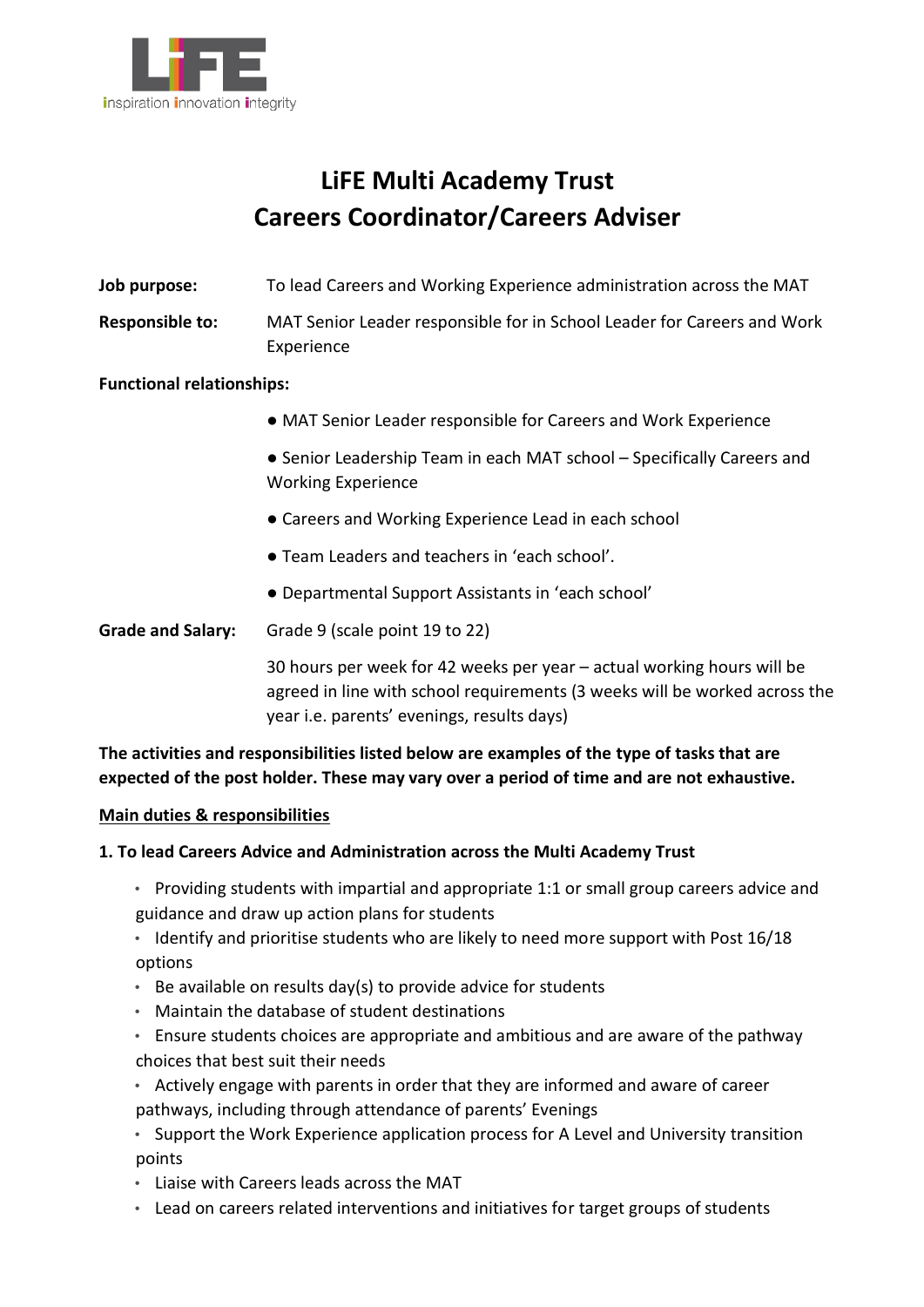

• Help/support run whole school events such as Careers Fairs and Interview Days

#### **2. To lead Work Experience administration across the Multi Academy Trust**

- Organise, promote and maintain the WEX process with students, staff and parents
- Liaising with the Work Experience Administrators in each school to ensure that the record of placements is compliant
- Develop links with businesses
- Work with students and tutors to provide guidance on securing appropriate placements

#### **3. To lead Work Related Learning (WRL) across the Multi Academy Trust**

- Plan and deliver opportunities for students including careers fair, mock interviews, guest speakers from the world of work and outside events
- Recommend careers services, resources and software to the schools
- Ensure that appropriate careers materials are available in the careers library at all schools
- Provide advice and resources on CV, applications, job hunting and interview techniques

#### **4. General across the MAT**

- To activity support the vision, ethos and policies of the MAT and their schools
- To promote and safeguard the welfare of children you come into contact with
- To carry out other duties as are required and as commensurate with the grade of the post

#### **Special Notes and Conditions**

The nature of the work necessitates strict confidentiality, no information obtained during or after working hours should be discussed other than with relevant staff.

Any other duties as reasonably requested by the Executive Head Teacher / CEO and Heads of School.

This job description sets out the duties and responsibilities of the post at the time when it was drawn up. Such duties and responsibilities may vary from time to time without changing the general character of the duties or the level of responsibility entailed. Such variations are a common occurrence and cannot themselves justify a reconsideration of the grading of the post.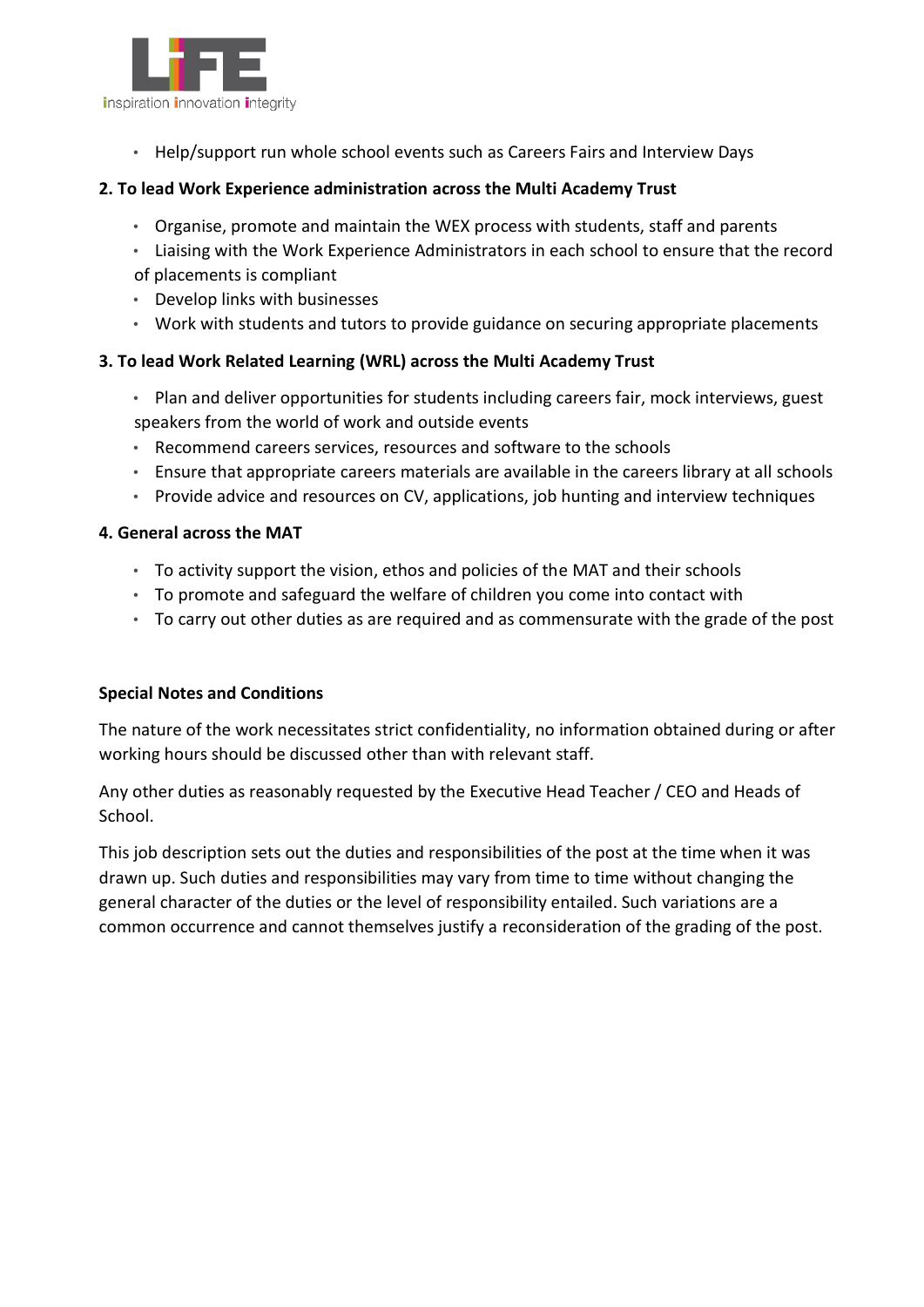

### **Personal Specification**

|                           | <b>Essential</b>                                                                                                                                                                                                                                                                                                                                                                                                                                                                                                                                                                                                                                                                                                                                                                                                                                                                                               | <b>Desirable</b>                                                                                                                                                                                                                                                                                                                                                                                                                                                                                                                                                                                                                                                                                                                                          |
|---------------------------|----------------------------------------------------------------------------------------------------------------------------------------------------------------------------------------------------------------------------------------------------------------------------------------------------------------------------------------------------------------------------------------------------------------------------------------------------------------------------------------------------------------------------------------------------------------------------------------------------------------------------------------------------------------------------------------------------------------------------------------------------------------------------------------------------------------------------------------------------------------------------------------------------------------|-----------------------------------------------------------------------------------------------------------------------------------------------------------------------------------------------------------------------------------------------------------------------------------------------------------------------------------------------------------------------------------------------------------------------------------------------------------------------------------------------------------------------------------------------------------------------------------------------------------------------------------------------------------------------------------------------------------------------------------------------------------|
| <b>Qualifications</b>     | <b>Good General Education at GCSE</b><br>grade C or equivalent in English and<br>Maths<br>A relevant professional qualification<br>drawn from Careers<br>ICT competent in using databases,<br>spreadsheets and word                                                                                                                                                                                                                                                                                                                                                                                                                                                                                                                                                                                                                                                                                            | Willingness to develop and attend<br>training as necessary<br>A relevant professional qualification<br>drawn from careers at Level 6<br>Recent ICT qualification                                                                                                                                                                                                                                                                                                                                                                                                                                                                                                                                                                                          |
| Professional<br>knowledge | Demonstrable experience of working<br>in a busy and varied student facing<br>role, ideally in a school<br>Demonstrate effective communication<br>skills with various stakeholders<br>Evidence of ability to analyse data<br>Excellent written communication skills<br>with experience of writing information<br>and guidance resources<br>Demonstrate an understanding of<br>issues affecting careers and post 16<br>education<br>Demonstrate an understanding of<br>issues linked to confidentiality<br>Able to be totally confidential/discreet<br>Ability to work under pressure, react<br>calmly to confrontation and<br>experience of working to set deadlines<br>Ability to work well within a team<br>Excellent organisational skills and<br>ability to predict need<br>Flexible approach to work with a keen<br>eye for detail<br>Loyal, honest and hardworking<br>Good sense of personal presentation | Experience in careers education and<br>guidance and/or related areas graduate<br>recruitment, training or<br>apprenticeships<br>Work within an education/social care<br>setting<br>Experience in delivering interesting and<br>effective career learning workshops<br>and lectures within a school context<br>Knowledge of national labour market<br>developments and trends<br>Previous work with young people and<br>families<br>Demonstrate a knowledge of Post 16<br>regulations and careers information<br>Evidence of working to set deadlines,<br>meeting deadlines and ability to<br>prioritise<br>Evidence of working across multi<br>workplaces<br>Evidence of organisational ability<br>Demonstrate an awareness of child<br>protection issues |